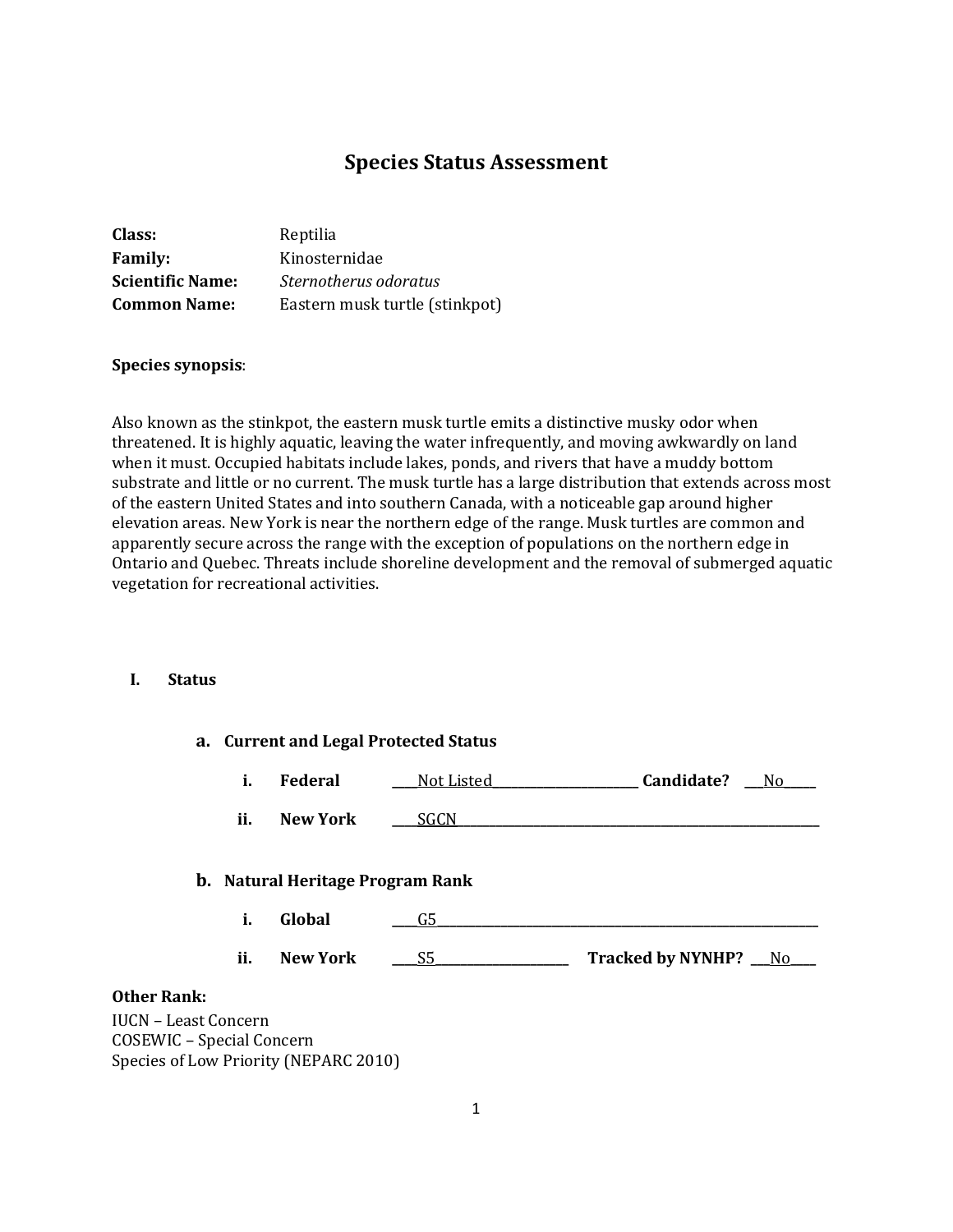#### **Status Discussion:**

Van Dijk (2011) refers to common musk turtle as a "very widespread, common, and adaptable species" that is "in no way threatened" despite some marginal populations of local conservation interest, including occurrences in Ontario and Quebec. Musk turtles are listed as Threatened in Canada where declines have been attributed to wetland destruction and shoreline alteration. It is also protected in Canada under the federal Species at Risk Act and is listed as a Specially Protected Reptile under the Ontario Fish and Wildlife Conservation Act. However, its COSEWIC status was changed in 2012 from Threatened to Special Concern (listed in 2002) due to the documentation of new populations in Ontario and Quebec as a result of increased survey efforts.

Musk turtles are not listed in any northeastern state and are considered SGCN only in New York and Vermont. NEPARC (2010) lists musk turtle as a species of low priority because more than 25% (but less than 50%) of northeastern states list it as SGCN.

# **II. Abundance and Distribution Trends**

#### **a. North America**

| i. Abundance                                                                                                   |                                                            |  |
|----------------------------------------------------------------------------------------------------------------|------------------------------------------------------------|--|
|                                                                                                                |                                                            |  |
| ii. Distribution:                                                                                              |                                                            |  |
|                                                                                                                | ___declining ___increasing ___ <u>X</u> _stable ___unknown |  |
|                                                                                                                |                                                            |  |
| b. Regional                                                                                                    |                                                            |  |
| i. Abundance                                                                                                   |                                                            |  |
|                                                                                                                |                                                            |  |
| ii. Distribution:                                                                                              |                                                            |  |
|                                                                                                                |                                                            |  |
| Regional Unit Considered: Northeast Manual Manual Manual Manual Manual Manual Manual Manual Manual Manual Manu |                                                            |  |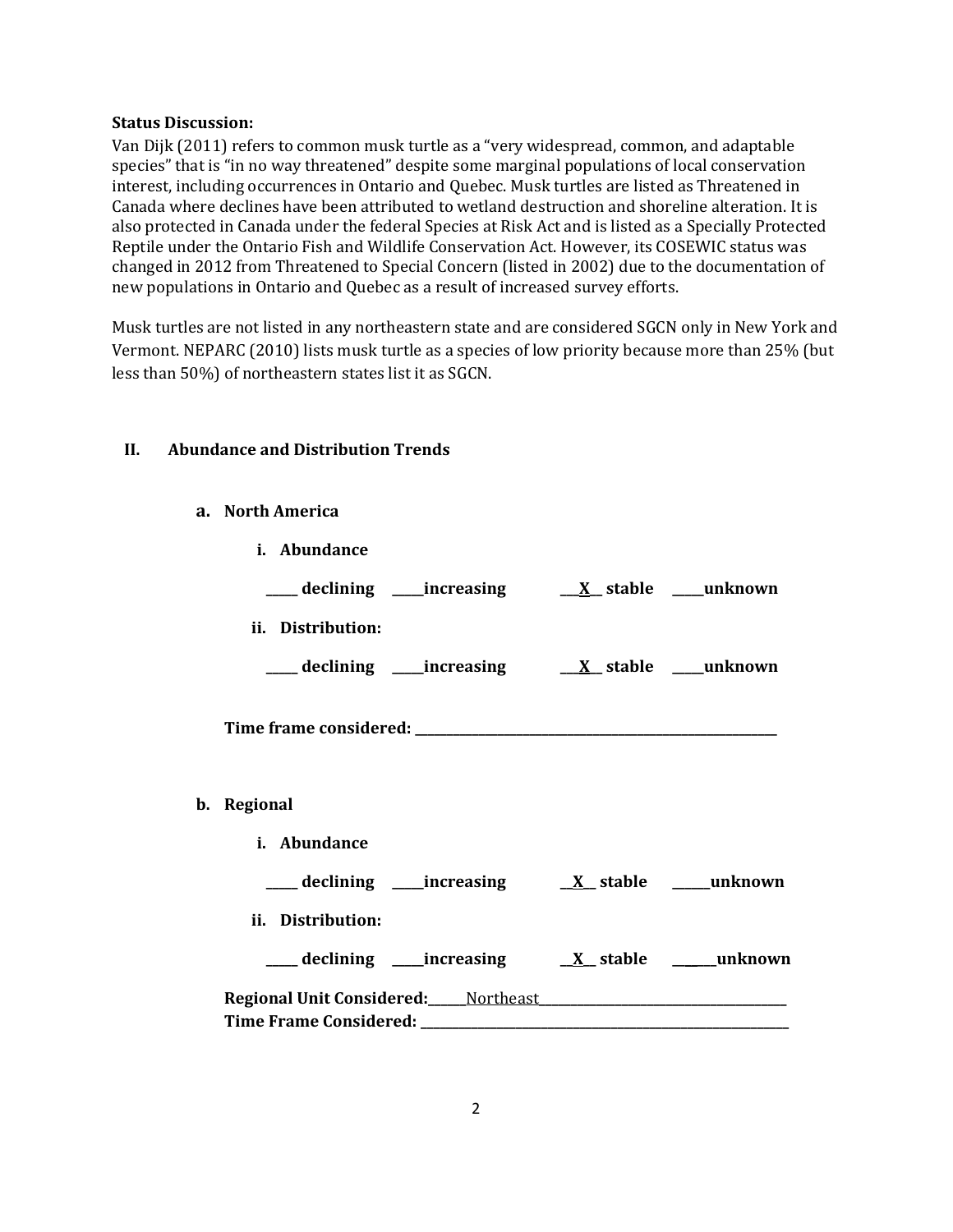**c. Adjacent States and Provinces**

| <b>CONNECTICUT</b>                             | Not Present ______                                                                                                                      | No data _______       |
|------------------------------------------------|-----------------------------------------------------------------------------------------------------------------------------------------|-----------------------|
| i. Abundance                                   |                                                                                                                                         |                       |
|                                                | $\frac{1}{\sqrt{1-x^2}}$ declining $\frac{1}{\sqrt{1-x^2}}$ increasing $\frac{1}{\sqrt{1-x^2}}$ stable $\frac{1}{\sqrt{1-x^2}}$ unknown |                       |
| ii. Distribution:                              |                                                                                                                                         |                       |
|                                                |                                                                                                                                         |                       |
|                                                |                                                                                                                                         |                       |
|                                                |                                                                                                                                         |                       |
| MASSACHUSETTS Not Present ______               |                                                                                                                                         | <b>No data</b> ______ |
|                                                |                                                                                                                                         |                       |
| i. Abundance                                   |                                                                                                                                         |                       |
|                                                | $\frac{1}{\sqrt{1-x^2}}$ declining $\frac{1}{\sqrt{1-x^2}}$ increasing $\frac{1}{\sqrt{1-x^2}}$ stable $\frac{1}{\sqrt{1-x^2}}$ unknown |                       |
| ii. Distribution:                              |                                                                                                                                         |                       |
|                                                | ___ declining ___ increasing ___ X_ stable ___ unknown                                                                                  |                       |
|                                                |                                                                                                                                         |                       |
|                                                |                                                                                                                                         |                       |
| NEW JERSEY Not Present ________ No data ______ |                                                                                                                                         |                       |
|                                                |                                                                                                                                         |                       |
| i. Abundance                                   |                                                                                                                                         |                       |
|                                                | $\frac{1}{\sqrt{1-x^2}}$ declining $\frac{1}{\sqrt{1-x^2}}$ increasing $\frac{1}{\sqrt{1-x^2}}$ stable $\frac{1}{\sqrt{1-x^2}}$ unknown |                       |
| ii. Distribution:                              |                                                                                                                                         |                       |
|                                                |                                                                                                                                         |                       |
|                                                |                                                                                                                                         |                       |
| Listing Status: Not Listed                     |                                                                                                                                         | SGCN? No              |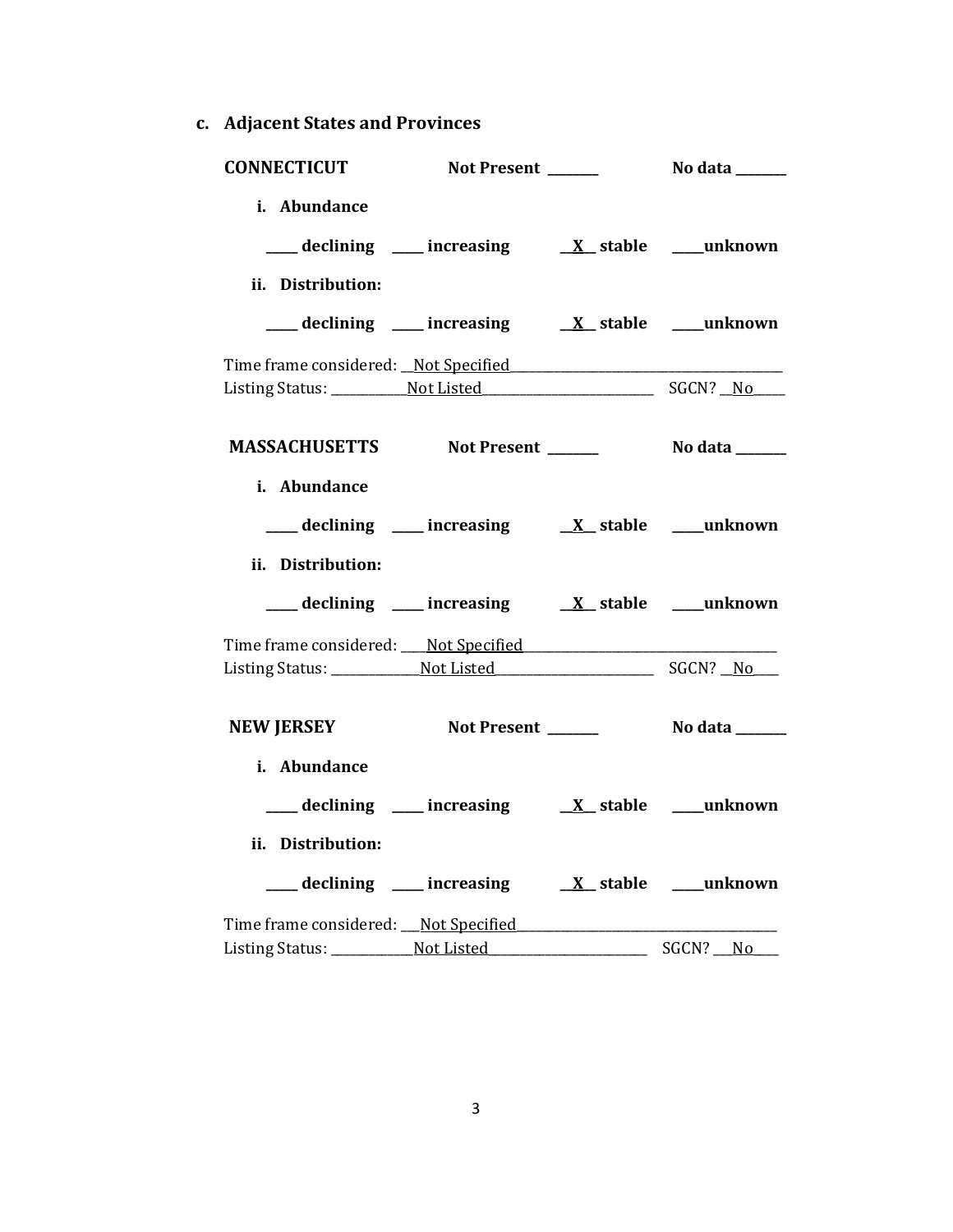| <b>ONTARIO</b>                                                                   |                                                                       |  |
|----------------------------------------------------------------------------------|-----------------------------------------------------------------------|--|
| i. Abundance                                                                     |                                                                       |  |
|                                                                                  | <u>X</u> declining ____increasing _____________stable ____unknown     |  |
| ii. Distribution:                                                                |                                                                       |  |
|                                                                                  | <u>X</u> declining ____increasing ___________stable ____unknown       |  |
| Time frame considered: Listed in 2007 [11] [2007]                                |                                                                       |  |
|                                                                                  |                                                                       |  |
|                                                                                  |                                                                       |  |
| i. Abundance                                                                     |                                                                       |  |
|                                                                                  | ___ declining ____ increasing ____ __ ___ ___ ___ ___ ___ ___ unknown |  |
| ii. Distribution:                                                                |                                                                       |  |
|                                                                                  |                                                                       |  |
| Time frame considered: ___ Since 2000                                            |                                                                       |  |
|                                                                                  |                                                                       |  |
| <b>QUEBEC</b>                                                                    |                                                                       |  |
| i. Abundance                                                                     |                                                                       |  |
|                                                                                  |                                                                       |  |
| ii. Distribution:                                                                |                                                                       |  |
|                                                                                  |                                                                       |  |
|                                                                                  |                                                                       |  |
| Listing Status: __________federally Threatened__________________________________ |                                                                       |  |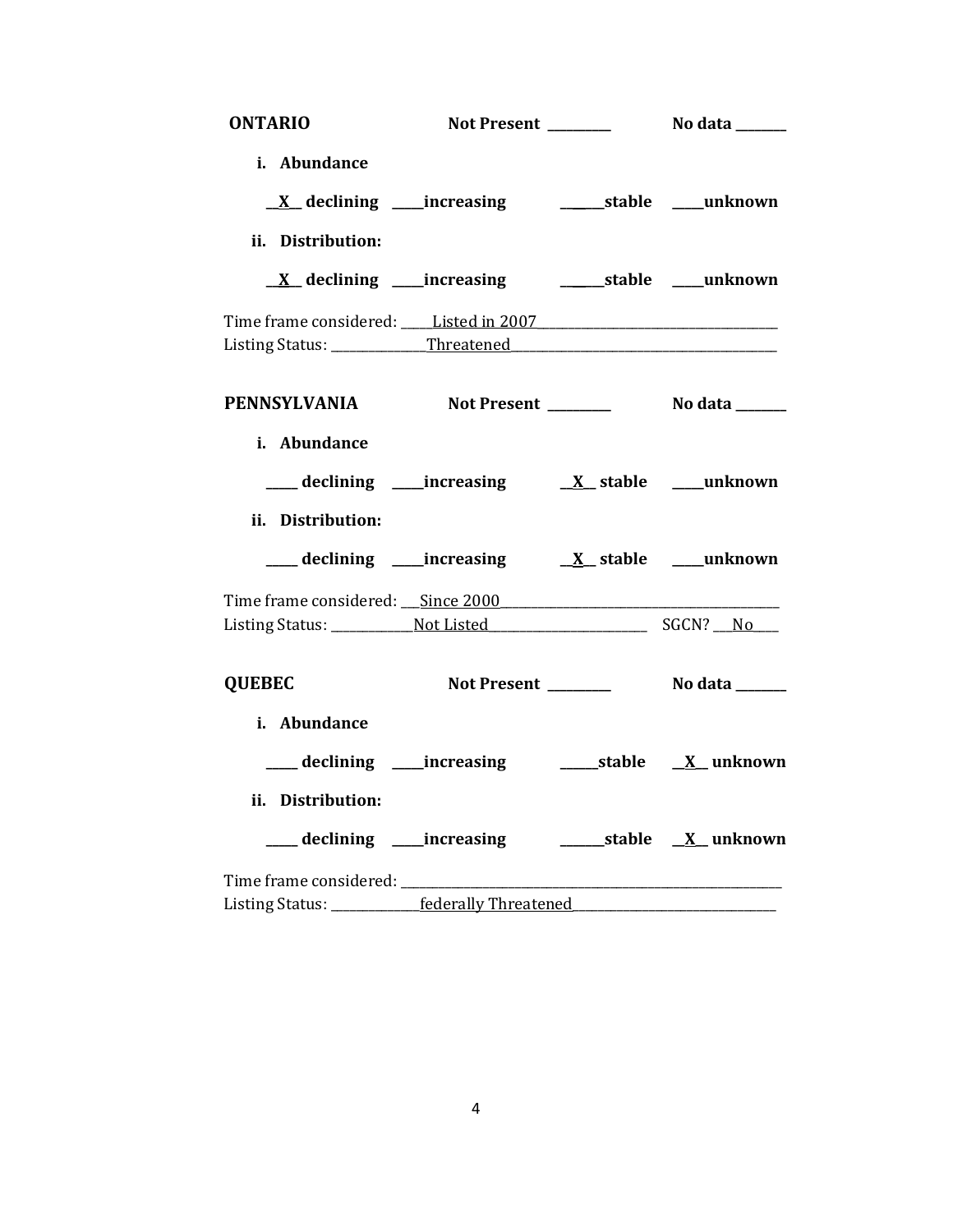| <b>VERMONT</b>    |  |                                                                          |
|-------------------|--|--------------------------------------------------------------------------|
| i. Abundance      |  |                                                                          |
|                   |  | ___ declining ____increasing _____________stable ____ <u>X</u> __unknown |
| ii. Distribution: |  |                                                                          |
|                   |  | ___declining ___increasing _____stable __ <u>X</u> _unknown              |
|                   |  |                                                                          |
|                   |  |                                                                          |
| d. NEW YORK       |  | No data ______                                                           |
| i. Abundance      |  |                                                                          |
|                   |  | ___ declining ___ increasing ___ stable __ X_unknown                     |
| ii. Distribution: |  |                                                                          |
|                   |  | ___ declining ___ increasing ___ stable __ X__ unknown                   |
|                   |  |                                                                          |

# **Monitoring in New York.**

There are currently no monitoring programs for musk turtles in New York.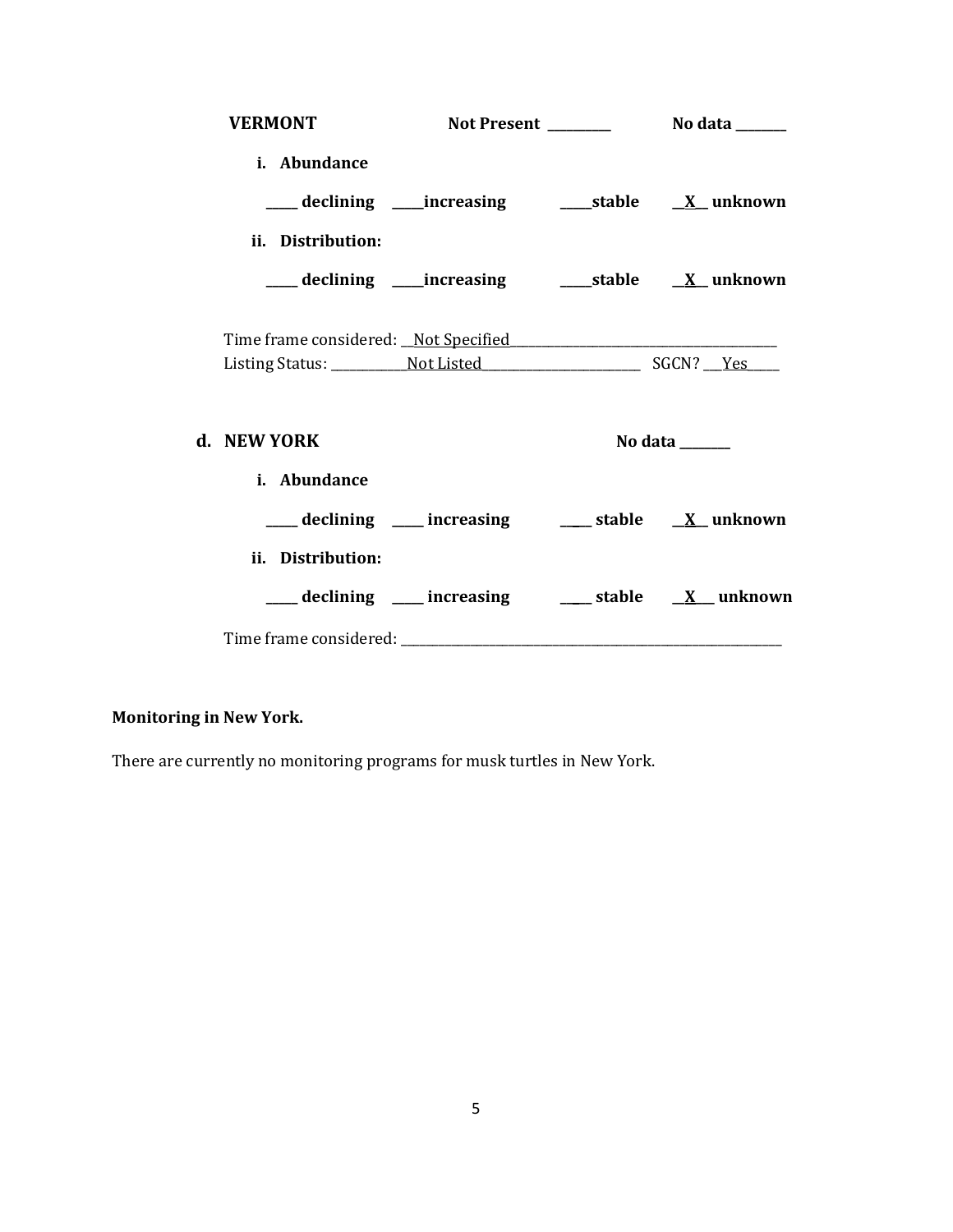# **Trends Discussion:**

Musk turtles are widely distributed and locally common in New York but trends are unclear.



**Figure 1:** Distribution of eastern musk turtle in New York (NY Herpetology database, NYSDEC)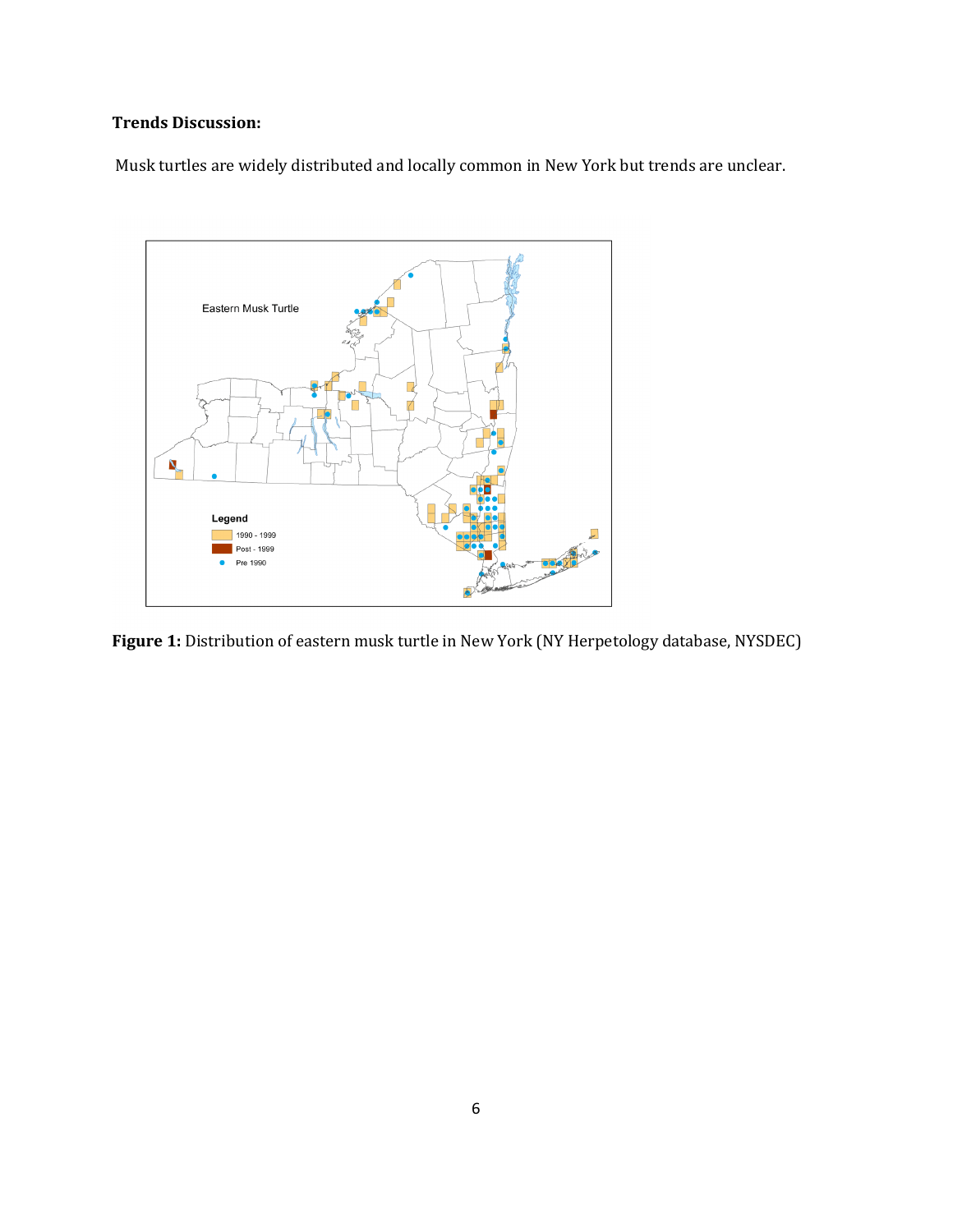

**Figure 2:** Conservation status of eastern musk turtle in North America (NatureServe 2013)



**Figure 3:** Distribution of eastern musk turtle in North America (NatureServe 2013)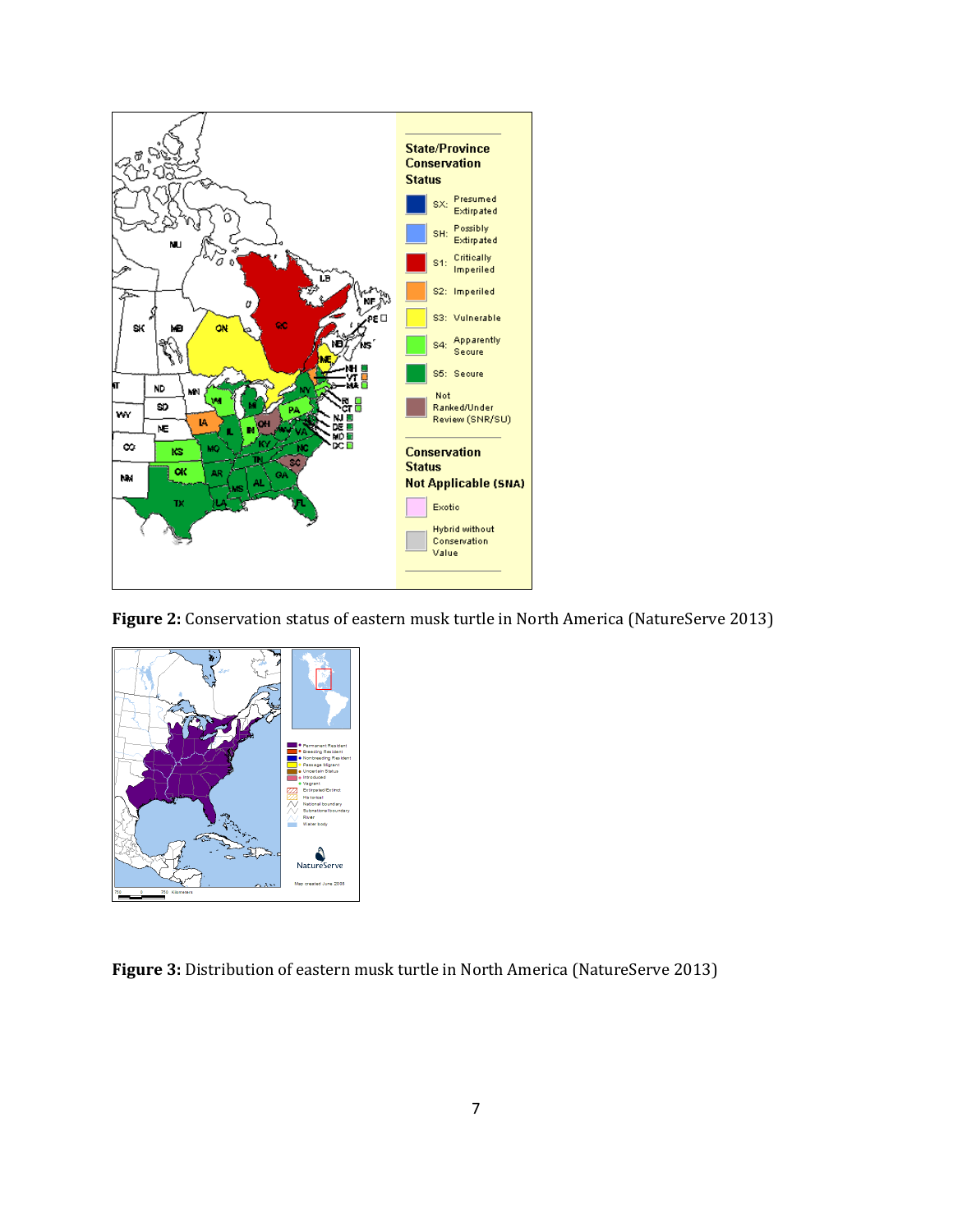**III. New York Rarity, if known:**

| <b>Historic</b>                                 | # of Animals | # of Locations % of State |
|-------------------------------------------------|--------------|---------------------------|
| prior to 1970<br>prior to 1980<br>prior to 1990 |              |                           |
| <b>Details of historic occurrence:</b>          |              |                           |
| Current                                         | # of Animals | # of Locations % of State |
|                                                 |              | 6%                        |

# **Details of current occurrence:**

Musk turtles are found in the Great Lakes drainages, the Hudson River and many tributaries, and on Long Island (Gibbs et al. 2007). The NY Amphibian and Reptile Atlas (1990-99) documented musk turtles in 53 survey quads. Four additional survey quads within the known distribution were documented to have musk turtles since 2000.

### **New York's Contribution to Species North American Range:**

| % of NA Range in New York | <b>Classification of New York Range</b> |  |
|---------------------------|-----------------------------------------|--|
| $\frac{100}{2}$ (endemic) | ___ Core                                |  |
| $-76-99$                  | $X$ Peripheral                          |  |
| 51-75                     | ___ Disjunct                            |  |
| 26-50                     | Distance to core population:            |  |
| $\underline{X}$ 1-25      |                                         |  |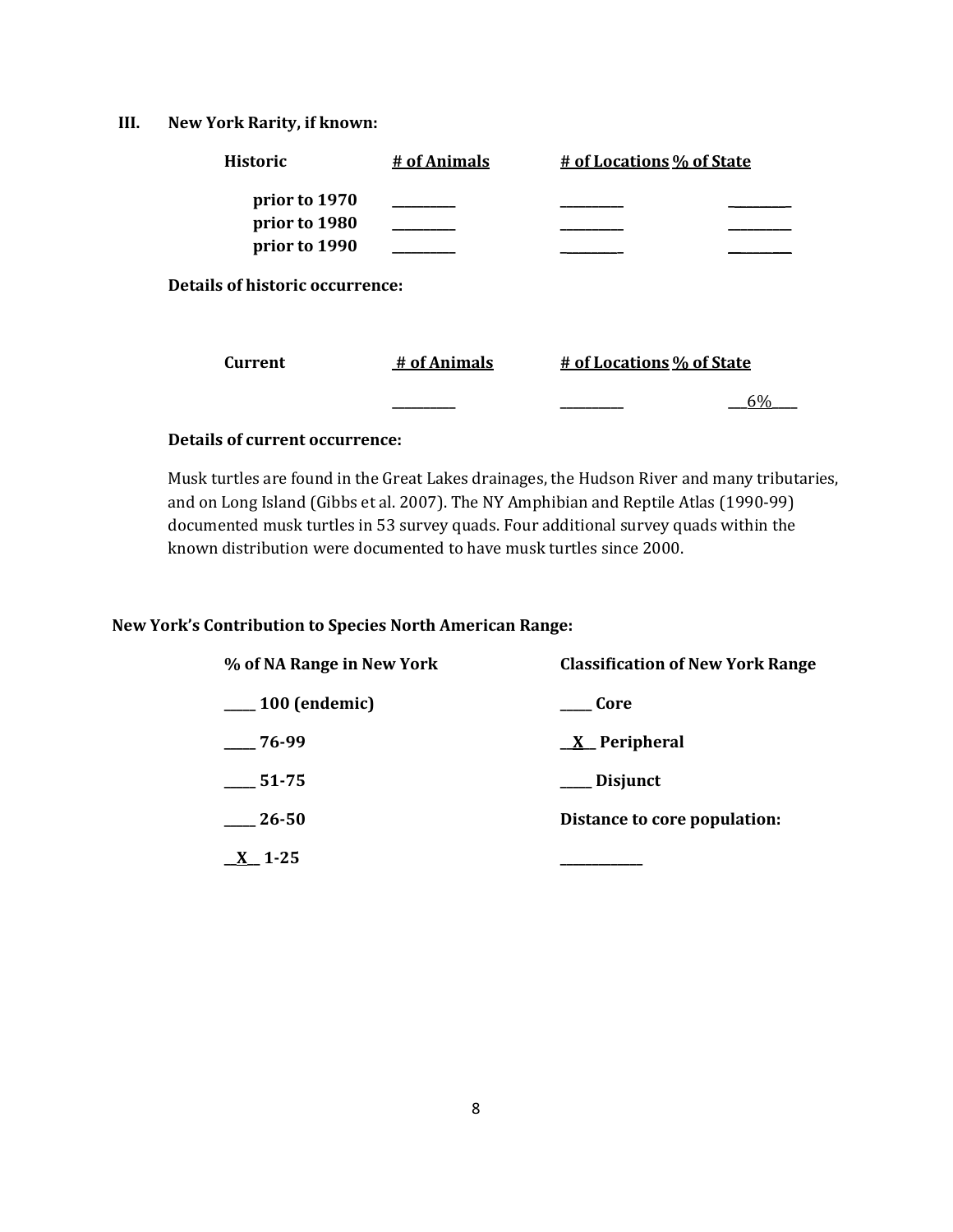# **IV. Primary Habitat or Community Type:**

- 1. Eutrophic Pond
- 2. Eutrophic Dimictic Lake
- 3. Large/Great River
- 4. Freshwater Marsh

#### **Habitat or Community Type Trend in New York:**

| Declining X Stable         | <b>Increasing</b> | Unknown |
|----------------------------|-------------------|---------|
|                            |                   |         |
| <b>Habitat Specialist?</b> | Yes               | X No    |
| <b>Indicator Species?</b>  | Yes.              | No      |

#### **Habitat Discussion:**

Musk turtles use a variety of water bodies that have a soft, muddy substrate, submerged vegetation, and little or no current. They may be found in canals, ponds, large streams, marshes, and weedy coves of natural lakes and rivers (Hulse et al. 2001, Connor et al. 2005, Gibbs et al. 2007). Isolated water bodies are generally not occupied since musk turtles do not wander distances across land. Brackish water is avoided although Gibbs et al. (2007) note the presence of musk turtles in Onondaga Lake (Onondaga County), which is slightly salty. Nesting sites are variable, but must be close to water and have exposure to direct sunlight.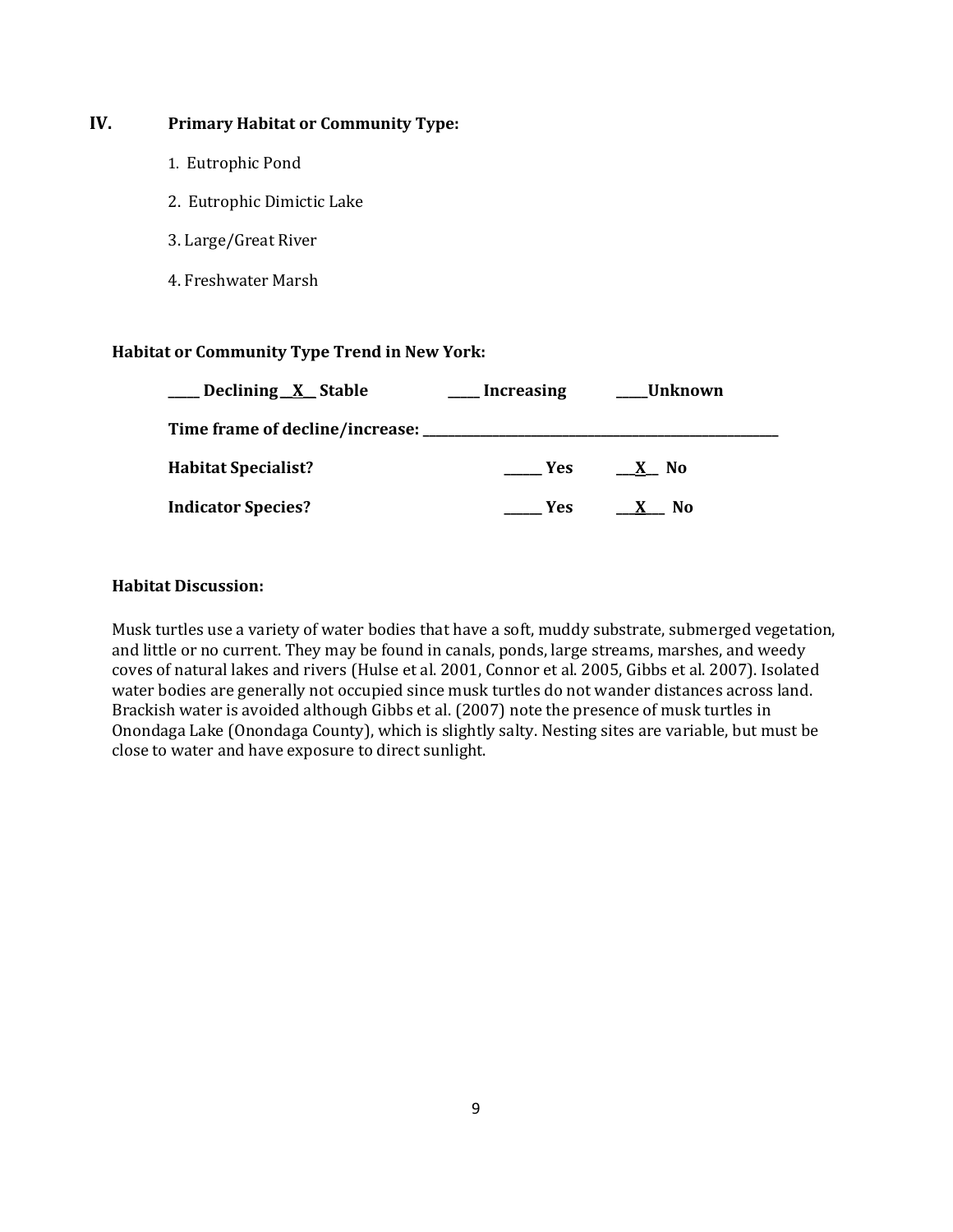- **V. New York Species Demographics and Life History**
	- **\_\_X\_\_\_ Breeder in New York**
		- **\_\_X\_\_ Summer Resident**
		- **\_\_X\_\_ Winter Resident**
		- **\_\_\_\_\_ Anadromous**

**\_\_\_\_\_ Non-breeder in New York**

- **\_\_\_\_\_ Summer Resident**
- **\_\_\_\_\_ Winter Resident**
- **\_\_\_\_\_ Catadromous**
- **\_\_\_\_\_ Migratory only**
- **\_\_\_\_\_Unknown**

#### **Species Demographics and Life History Discussion:**

In New York, musk turtles are active from late March through October. Nesting begins in the first half of June. Females leave the water to lay eggs but do not venture far. Ernst (1986) reported that nests were an average of 6.6m (23ft) from water, with a maximum distance of 11m (36ft). A clutch of 1 to 9 eggs will hatch in August or September. The average clutch size in a Pennsylvania study was 3.25 and the reproductive potential was 0.5 young per clutch (Ernst 1986). Ernst (1986) found the male to female ratio to be 1.34:1.00 and the population density was 24 adults per hectare.

Males reach sexual maturity in just 3 or 4 years while females require 6 to 10 years or longer (Gibbs et al. 2007). Nesting success and recruitment are low while adult survivorship is high (Edmonds 2002). Ernst (1986) reported that 78% of all nests were depredated; crows and raccoons are common egg predators (Gibbs et al. 2007). Adults in the wild can live for at least 28 years. Mitchell (1988) reported annual survivorship in a Virginia population was 0.84 to 0.86. Predators on adults include raccoons, otters, mink, and bald eagles (Harding 1997, Gibbs et al. 2007).

Musk turtles have been reported to be primarily nocturnal, though Hulse et al. (2001) found them active both day and night. W. Hoffman (unpublished data) noted high activity levels on bright sunny days in late May. Most movements are made not by swimming, but by walking along the bottom of the lake or pond. Their movement on land has been described as "ludicrously slow and clumsy" (Edmonds 2001). Despite this, musk turtles are apparently good navigators; Gibbs et al. (2007) reported that musk turtles released a mile from their capture point in Westchester County returned in less than a day. Hibernation occurs in groups that may include several hundred individuals (Thomas and Trautman 1937).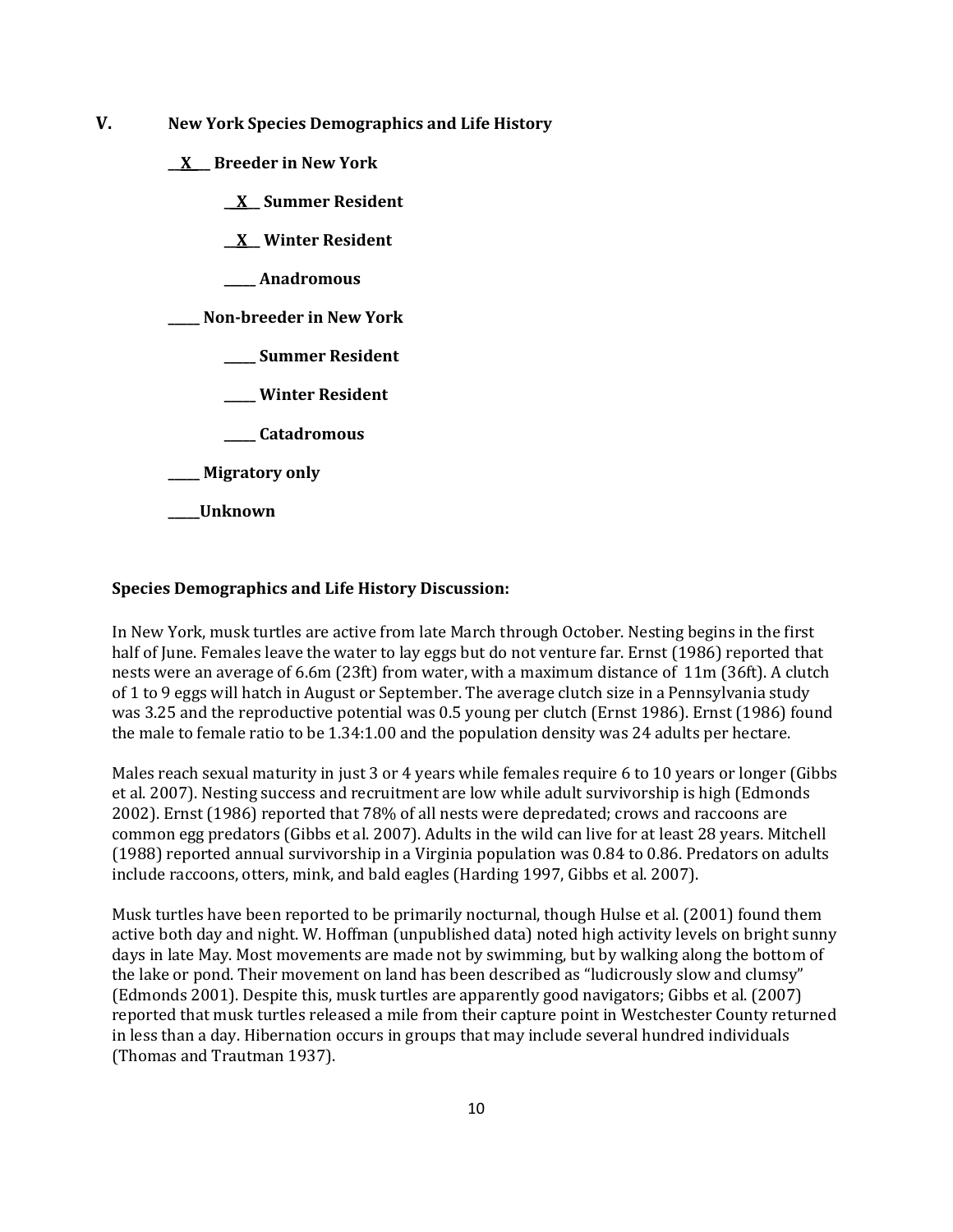# **VI. Threats:**

Musk turtles are threatened primarily by shoreline residential development that leads to loss of aquatic vegetation and nesting sites (Harding 1997), boating activity (Edmonds 2002), and fisheries by-catch (Larocque et al. 2011).

Their tendency to bask at the water's surface under the cover of vegetation makes musk turtles susceptible to strikes from recreational boat propellers. Increased use of personal watercraft, which can move closer to shorelines, has likely affected mud turtles. Harvesting machines that are used to remove invasive water chestnut can also take musk turtles.

Because musk turtles are frequently caught by people fishing with live bait, there is a misconception that musk turtles consume game fish, and this has lead to persecution by anglers who consider them to be a nuisance (Harding 1997). Larocque et al. (2011) reported that musk turtles were one of four turtle species caught in fisheries hoop traps in southern Ontario.

Musk turtle do not venture far from their aquatic habitats, and are therefore not as vulnerable to road mortality as are some other turtle species. Moss et al. (2009) found a high concentration of PCBs in a female musk turtle in Tennessee but the potential risk of such a concentration on health and reproduction needs to be assessed. Background levels of mercury have been isolated from tissue samples from an adult musk turtle found dead in Dutchess County (W. Hoffman, personal communication).

In the winter of 2002-03, a small population at Lake Luzerne, Warren County, experienced a large die-off  $\sim$ 45 adults) that was noted in the spring by local residents. The cause of these death is unknown, as is the status of that population (W. Hoffman, personal communication).

# **Are there regulatory mechanisms that protect the species or its habitat in New York?**

**\_\_\_\_\_\_\_ No \_\_\_\_\_ Unknown \_\_X\_\_\_ Yes** 

In 2006, the State of New York adopted legislation (ECL section 11-0107 sub 2) that gave all native frogs, turtles, snakes, lizards and salamanders legal protection as game species, and few species are open to harvest. The legislation also outlaws the sale of any native species of herpetofauna regardless of its origin.

**Describe knowledge of management/conservation actions that are needed for recovery/conservation, or to eliminate, minimize, or compensate for the identified threats:**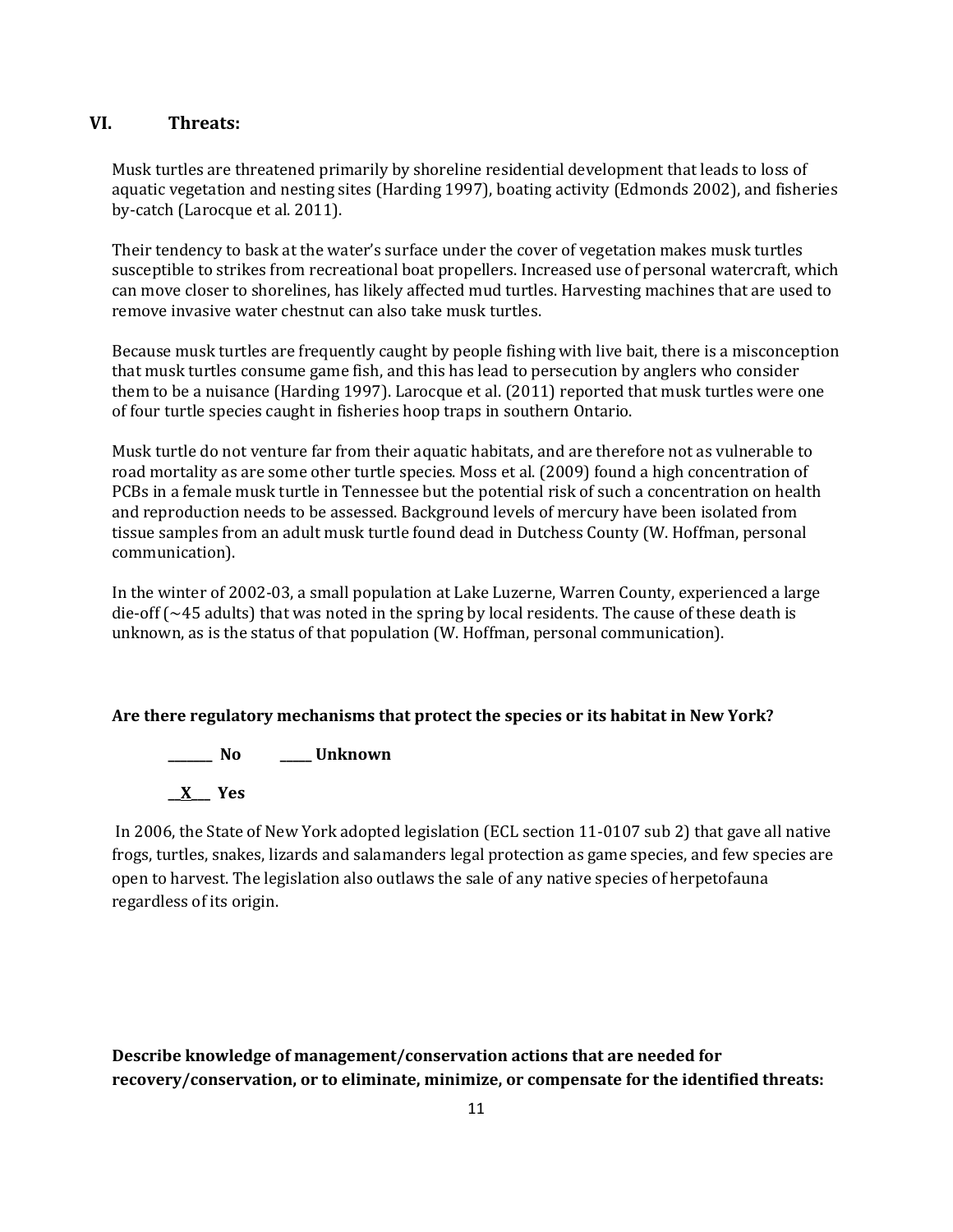The Comprehensive Wildlife Conservation Strategy (NYSDEC 2005) includes recommendations for the following actions for uncommon turtles of wetlands, which includes eastern musk turtle. Conservation actions following IUCN taxonomy are categorized in the table.

#### **Easement acquisition:**

Secure habitats critical to species survival by acquisition of conservation easements for wetlands and adjacent uplands.

#### **Habitat management:**

- \_\_\_\_ Develop and implement mitigation strategies to manage adverse effects of habitat fragmentation.
- \_\_\_\_ Conduct a variety of habitat management activities where needed, including management of vegetation succession, management of invasive species, maintenance of hydrological regimes, curtailment of contaminant inputs, and management of human access, in order to preserve wetland suitability for these uncommon turtles of wetlands.

#### **Habitat research:**

\_\_\_\_ Develop standardized habitat survey protocols, and implement survey protocols at all known and potentially suitable sites, to document the character, quality and extent of occupied habitat.

#### **Modify regulation:**

- \_\_\_\_ Modify Freshwater Wetlands Act, in order to protect wetlands smaller than 12.4 acres where they support species of conservation concern, and in order to expand the protected upland buffer beyond the 100-foot limit where necessary.
- \_\_\_\_ Adopt into New York's Environmental Conservation Law provisions which designate stinkpot, eastern mud turtle, Blanding's turtle, and spotted turtle as protected small game species.

#### **Other action:**

- Develop and implement mitigation measures to manage turtle population losses to egg predators and to vehicular roadkill.
- \_\_\_\_ Enhance law enforcement and public education in order to curtail collection/translocation of turtle specimens.
- Determine significance of specific threats to populations of species in this group, and formulate management options to control significant threats.

#### **Population enhancement:**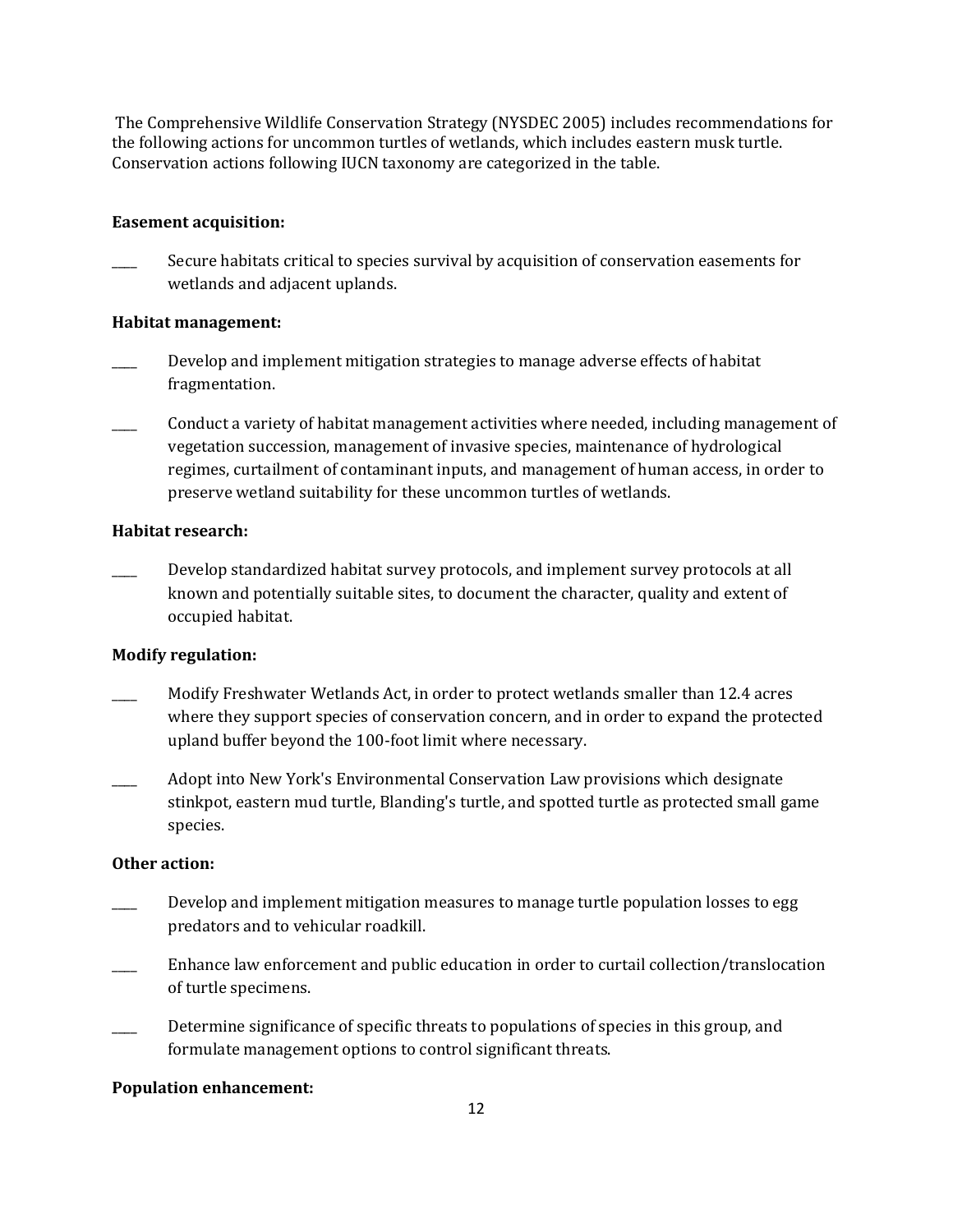Employ restoration techniques for bog turtle, Blanding's turtle and mud turtle at selected sites as needed, including captive breeding, headstarting, nest protection, and repatriation/relocation strategies.

# **Population monitoring:**

Conduct periodic re-survey of known sites of species occurrence, in order to detect population trends.

# **Statewide baseline survey:**

Develop standardized population survey protocols, and implement survey protocols at all known and potentially suitable sites, to document the extent of occupied habitat.

| <b>Conservation Actions</b>      |                                                |  |
|----------------------------------|------------------------------------------------|--|
| <b>Action Category</b>           | <b>Action</b>                                  |  |
| Land/Water Protection            | Site/Area Protection                           |  |
| Land/Water Protection            | Resource/Habitat Protection                    |  |
| Land/Water Management            | Site/Area Management                           |  |
| Land/Water Management            | <b>Habitat and Natural Process Restoration</b> |  |
| Land/Water Management            | Invasive/Problematic Species Control           |  |
| <b>Education &amp; Awareness</b> | <b>Awareness &amp; Communications</b>          |  |
| Law/Policy                       | Legislation                                    |  |
| Law/Policy                       | Compliance & Enforcement                       |  |

**VII. References**